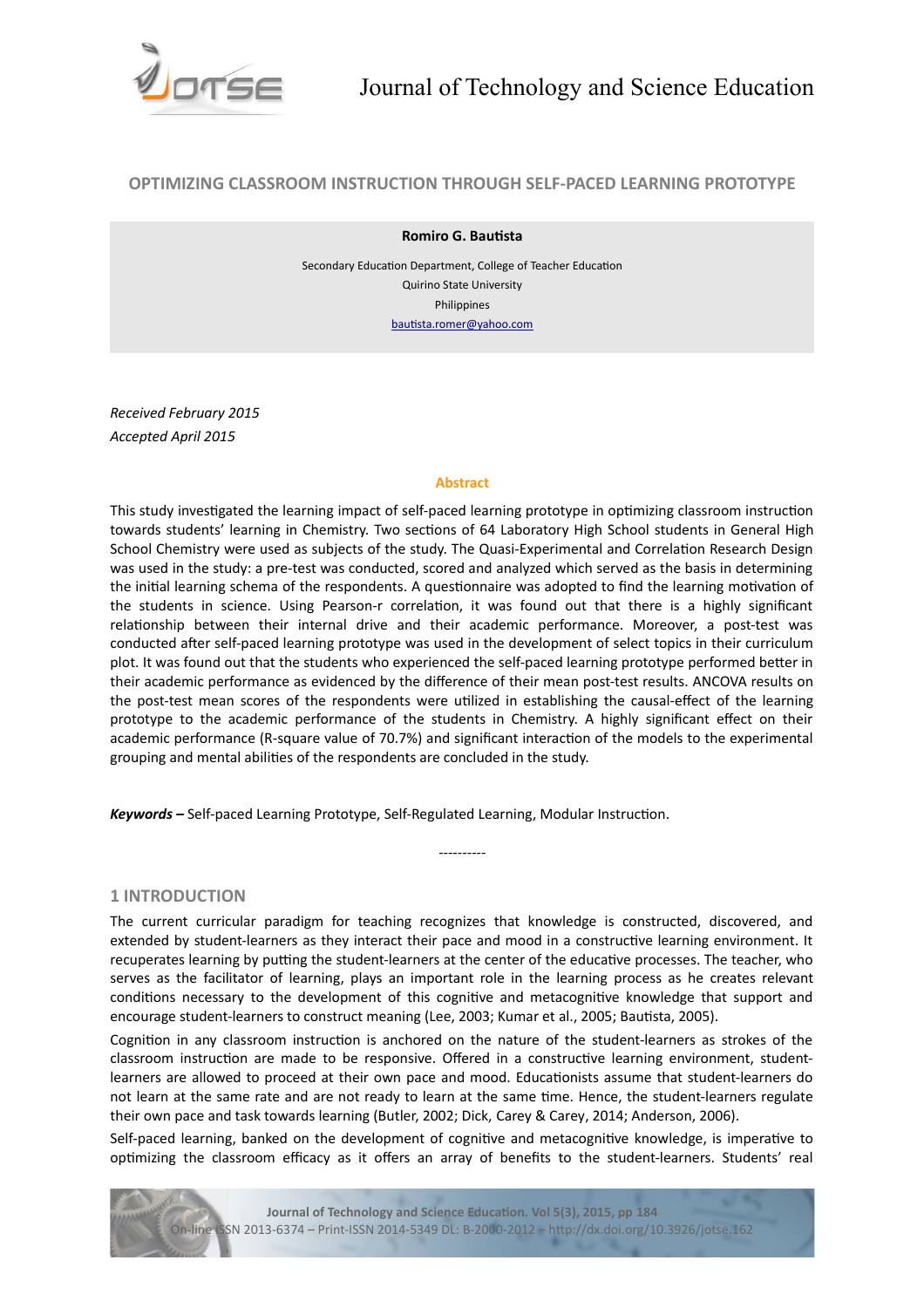achievement are measured and optimized as it deviates from the artificial assumptions of teaching and learning based on a normal curve. If it is designed and implemented well, self-paced learning is highly benefcial to students' learning as it allows flexibility, cooperation, feedback, mastery, motivation, objectives and recycling. These make them realize their satisfaction to activities by making them part of the learning process (Dick et al, 2014; Lee, 2003; Fine, Jaeger, Farmer & Qian, 2013).

Astutely, learning is said to be efficient if student-learners can build cognitive and metacognitive knowledge from their past experience, relate what they are learning to things that are relevant to them, have direct "hands-on" experience, construct their own knowledge in collaboration with other students and teacher, and communicate their results efectvely through personalized learning prototypes (Bautsta, 2005; Bautsta, 2012).

Optimized classroom efficacy is achieved as the teacher and student-learners work enthusiastically in the transformation of the traditional learning condition into a rich and active learning condition. Conducted in a constructive learning environment, self-paced learning is developed on the prototype of mastery learning and self-regulated learning. Thus, self-regulated learning strategies help prepare learners for lifelong learning and the important capacity to transfer skills, knowledge, and abilities from one domain or setting to another (Butler, 2002).

# **1.1 Self-paced Instruction**

Self-paced instruction is a kind of instruction that proceeds based on the learners' ability and responses to instructional and pedagogical interventions. It is constructed in such a way that a learner proceeds from a topic or a segment to the next academic actvity and learning material at his own speed (Dick et al, 2014). Furthermore, it enables the learner to control his rate of exposure to learning activities that contains a nonadjacent dependency from the teacher (Fine et al, 2013). Aptly, self-paced learning is in concordance to the pursuit of life-long learning. Hence, it comes into a play which can be defned as structured learning. Participants access the learning material and content, selecting when, where and how to study. This pursuit supplements and complements the traditional educational system and satisfies the demand of life-long learners. When properly implemented through an enforced vigilance from the academic mentor, this instructon ensures quality learning (Anderson, Upton, Dron & Malone, 2015). Apropos of, self-paced learning strategies direct a beter academic achievement among student-learners. It is further concluded that it develops a beter internal drive among the student-learners as it harnesses overt perceptual processes as they interact with their colleagues and teachers in their learning tasks. Butler (2002) elucidated that the motvaton component used in this learning prototype includes both self-efficacy (degree to which one is confident that one can perform a task or accomplish a goal) and epistemological beliefs (beliefs about the origin and nature of knowledge).

Self-paced instruction, as used in this study, made use of learning module as a supplementary and complementary material in leveraging the academic learning activities offered among Laboratory High School students in Chemistry. Learning modules were given to the partcipants prior to the development of the learning outcome. Classroom interventions were provided vis-à-vis with the lecture and laboratory activities, e.g., focus group discussion, peer-tutoring, etc. Enrichment activities, like homework activities, practice tests, guided laboratory experiments, were also provided in the module. Check-point by the teacher and other evaluatve techniques were slated to check the progress of the students. New module is to be given when the student is ready.

# **1.2 Model for Self-Regulated Learning Strategy**

Figure 1 presents the Zimmerman's Model of Self-Regulated Learning Strategy (Zimmerman, 1999). The model is observed in a cyclical nature that involves planning, practice and evaluation. Multiple opportunities abound the student-learners to gather and effectively use learning feedbacks to improve his performance. During the planning phase, students learn to accurately assess their academic situaton and choose strategies that best address a specifc learning challenge. They also set achievable short-and-long-term goals by recalling and analyzing his previous learning schema and performances. This develops an inner drive that motvates him to do his learning tasks better. During the practice phase, learners implement select strategies and make on-going adjustments to their plan as they self-monitor their progress. Lastly, during the evaluation phase, studentlearners assess the applicability and correctness of each strategy in helping him achieve his goals. Constructive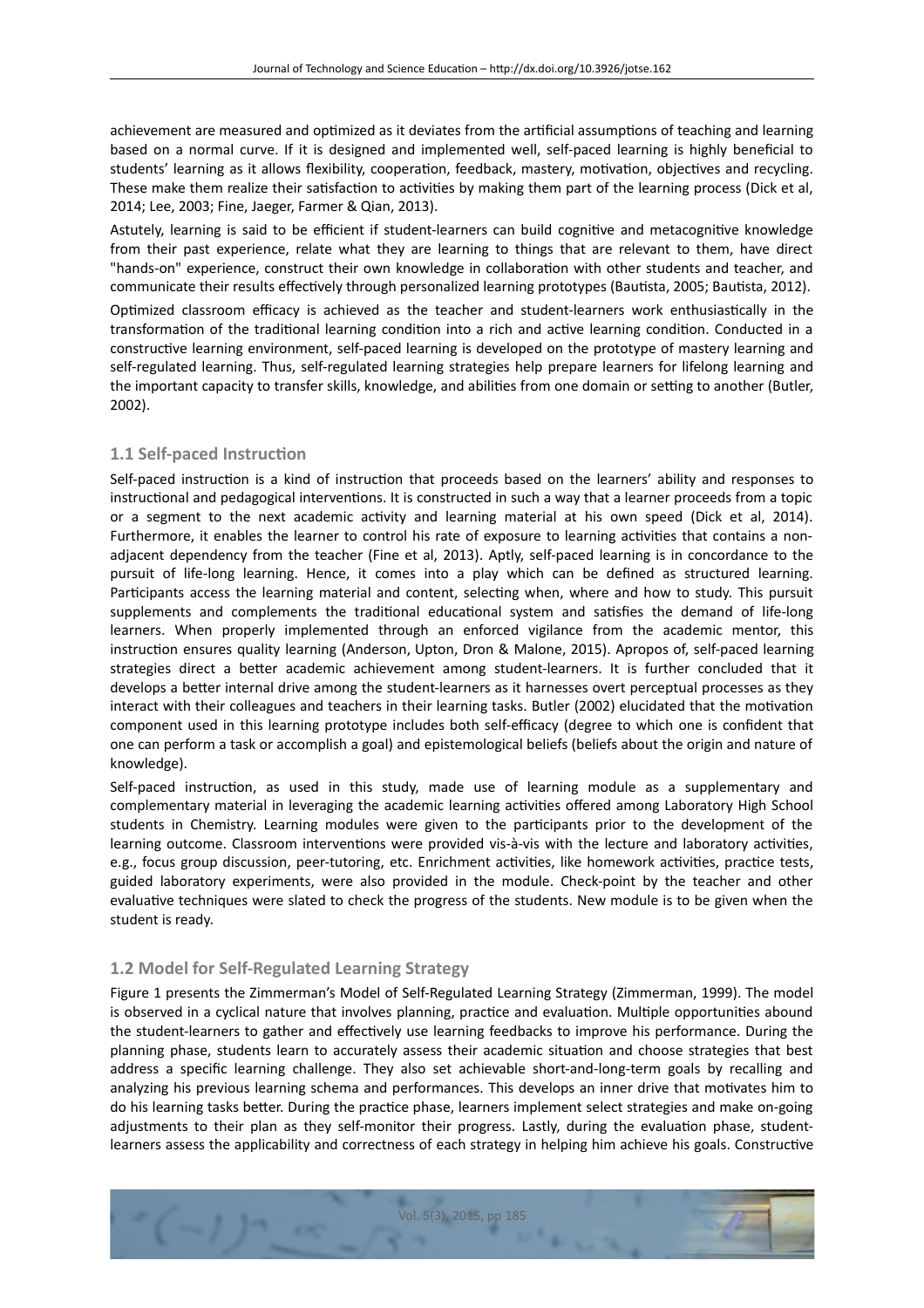feedback is drawn in the evaluation phase. Coupled with flexibility, cooperation, feedback, mastery, motivation, objectves and recycling, student-learners generate a beter plan in the next SRL cycle.



*Figure 1. Zimmerman's Model of Self-Regulated Learning (Zimmerman, 1999)*

Self-regulated learning helps the student-learners focus their attention in discriminating between the most effective and the least effective performances that can reveal their inadequacy. Feedback plays overt perceptual processes in their interaction with their colleagues and teachers through self-instruction and self-reinforcement responses.

This prototype helps the student-learners to become achievers as they develop beter tme management, specific and proximal goals, accurate monitoring, higher standard for satisfaction, and self-efficacy. Hence, student-learners become more persistent to learning despite learning obstacles (Zimmerman, 1999; Wolters et al., 2003).

## **1.3 The Social Learning Theory**

Bandura's Social Learning Theory (SLT) presents the interrelationship of observation and modeling of behaviors, attitudes, and emotional reactions of others in the learning process of an individual learner. The theory posits that human behavior is learned observatonally through modeling: from observing others one forms an idea of how new behaviors are performed and on later occasions, this coded information serves as a guide for action (Bandura, 1986).

Social Learning Theory (SLT) is also infuenced by reciprocal causaton: the person, behavior and environment are influencing each other through self-efficacy and self-regulation. Learning employs self-confidence towards learning (self-efficacy) under circumstances of an individual's personal ideas on the appropriateness and inappropriateness of actions in improving his own behaviors (self-regulation). Self-regulation involves modeling (doing what others do both live model and symbolic models) and imitaton (using another learner's behavior as a discriminatng stmulus both vicarious reinforcement and vicarious punishment). Therefore, SLT spans to both cognitive and behavioral frameworks by encompassing attention, memory and motivation. Hence, the central role of social learning is on behavioral interpretation of modeling. These leaps are link to the Social Development (Vygotsky, 1978) and Situated Learning (Lave, 1988) Theories.

Social Development Theory posits that the social interactions made by a student-learner precede development, consciousness and cogniton. Hypothesizing that cogniton and development is the end product of socializaton and social behaviors, the theory posits the following tenets:

Social interaction plays a fundamental role in the process of cognitive development. Vygotsky felt social learning precedes development. He states: "Every function in the child's cultural development appears twice: frst, on the social level, and later, on the individual level; frst, between people (interpsychological) and then inside the child (intrapsychological)";

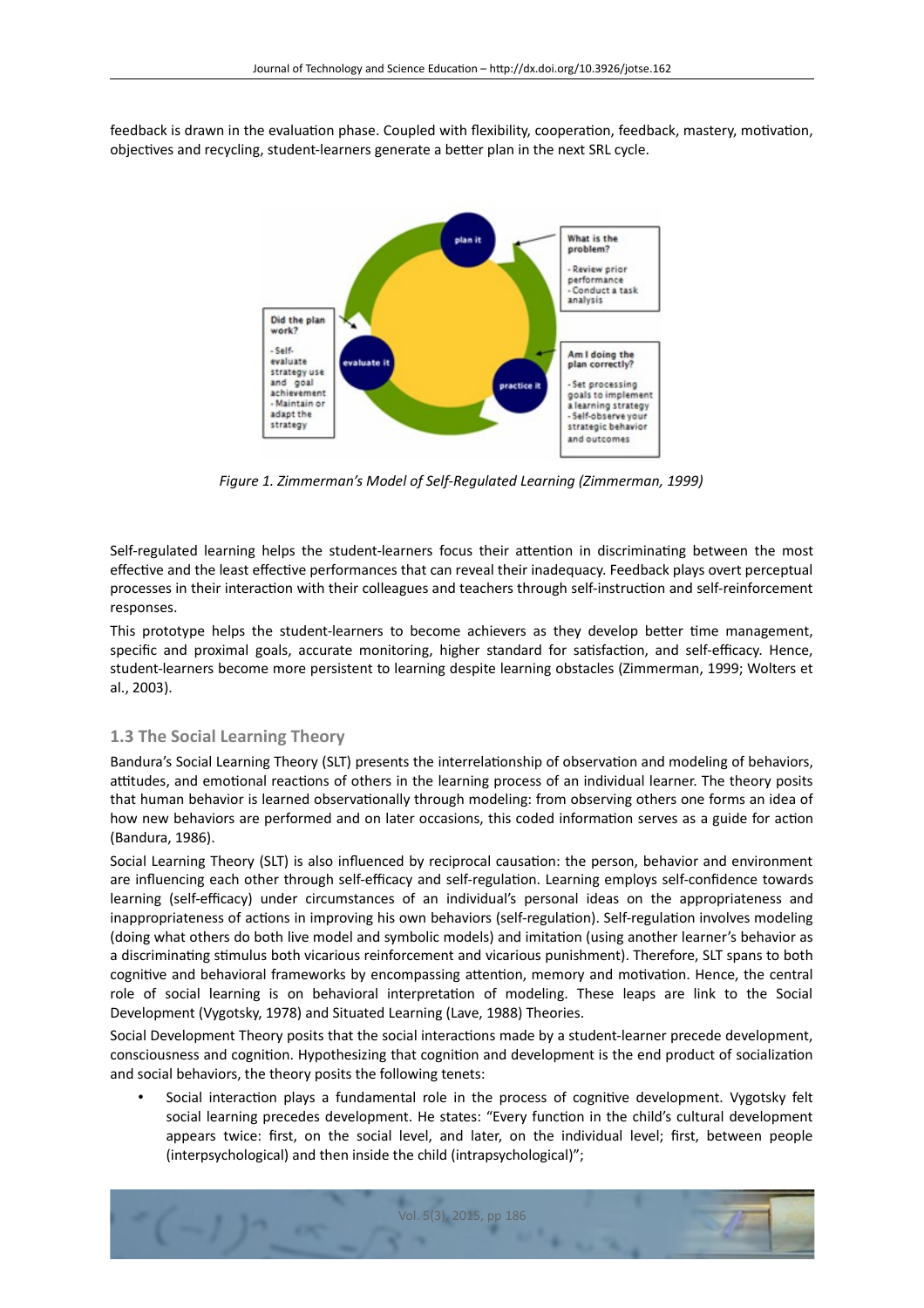- The More Knowledgeable Other (MKO). The MKO refers to anyone who has a beter understanding or a higher ability level than the learner, with respect to a partcular task, process, or concept. The MKO is normally thought of as being a teacher, coach, or older adult, but the MKO could also be peers, a younger person, or even computers.
- The Zone of Proximal Development (ZPD). The ZPD is the distance between a student's ability to perform a task under adult guidance and/or with peer collaboration and the student's ability on solving the problem independently. According to Vygotsky, learning occurred in this zone. (Vygotsky, 1978 as cited in [htp://www.learning-theories.com/vygotskys-social-learning-theory.html](http://www.learning-theories.com/vygotskys-social-learning-theory.html)).

Situated Learning Theory argues that learning is a function of various activities, contexts and culture of inquiry under social interactions in a process of "legitimate peripheral participation. Social interaction is a critical component of situated learning. Student-learners are invited to come across learning in a "community of practice" which embodies certain beliefs and behaviors to be observed and practiced. As student-learners involve themselves in the process of cognitive inquiry, they become more active and engaged within each interacton. Hence, the student-learners assume roles in the learning environment which is usually unintentonal rather than deliberate. (Lave, 1988 as cited in [htp://www.learning-theories.com/situatedlearning](http://www.learning-theories.com/situatedlearning-theory-lave.html)[theory-lave.html](http://www.learning-theories.com/situatedlearning-theory-lave.html)).

# **1.4 Objectives of the Study**

This study was designed to determine the learning impact of self-paced learning prototype in optmizing classroom chemistry instruction.

Specifically, it sought to find explanations of the following:

- What are the mean pre-test and post-test scores of students exposed in the self-paced learning prototype and the traditional classroom routine?
- Are there signifcant diferences between the pre-test and post-test scores of student-learners in the self-paced learning prototype and the traditonal classroom routne?
- How do the respondents assess their motivation in learning Chemistry?
- Is there a significant relationship between the students' motivation in learning science and their academic achievement in Chemistry?

## **2 METHODOLOGY**

The Quasi-Experimental Design (pretest-postest control group design) was used in this study. This provided bases for the causal efect of the independent variable to the dependent variable involving experimental and control groups. Treatment, integration of self-paced learning prototype, was introduced in the experimental group. The discourse treatment, which includes a self-paced instructonal modules and guided experiment and laboratory activities, was limited only in the development of Stoichiometry. Modeling of the eclectic methods and approaches in a personalized learning conditon was integrated in the discourse treatment as well as reinforcement strategies based on Zimmerman's Model of Self-Regulated Learning. The use of groupings and motivation was introduced in the process. Analysis of the scores was done to conclude on the causal effect of the independent variables.

On the other hand, the customary instruction was made to the control group with the usual class session, ordinary assignment, individual seatwork and exercises.

This study was conducted at the Quirino State College – Laboratory High School, Philippines, during the last quarter of School Year 2006-2007. Two sections of sixty-four General High School Chemistry students handled by the researcher were utlized in the study. Lotery was done in determining the experimental grouping of the study.

This study made use of an adopted questionnaire on students' Motivation towards Science Learning (Tuana, Chin & Shieh, 2005) in determining the motvaton level of the respondents in learning Chemistry and a Teacher Made Test developed by the researcher to determine their academic achievement in Stoichiometry. The instrument was refned through expert pooling with his colleagues in the Natural Sciences Department during his Master's Thesis study on Modular Instruction. Learning objectives were mapped in a two-way Table of Specification in ascertaining the content/face validity of the instrument. The average grade of the student-

Vol. 5(3), 2015, pp 187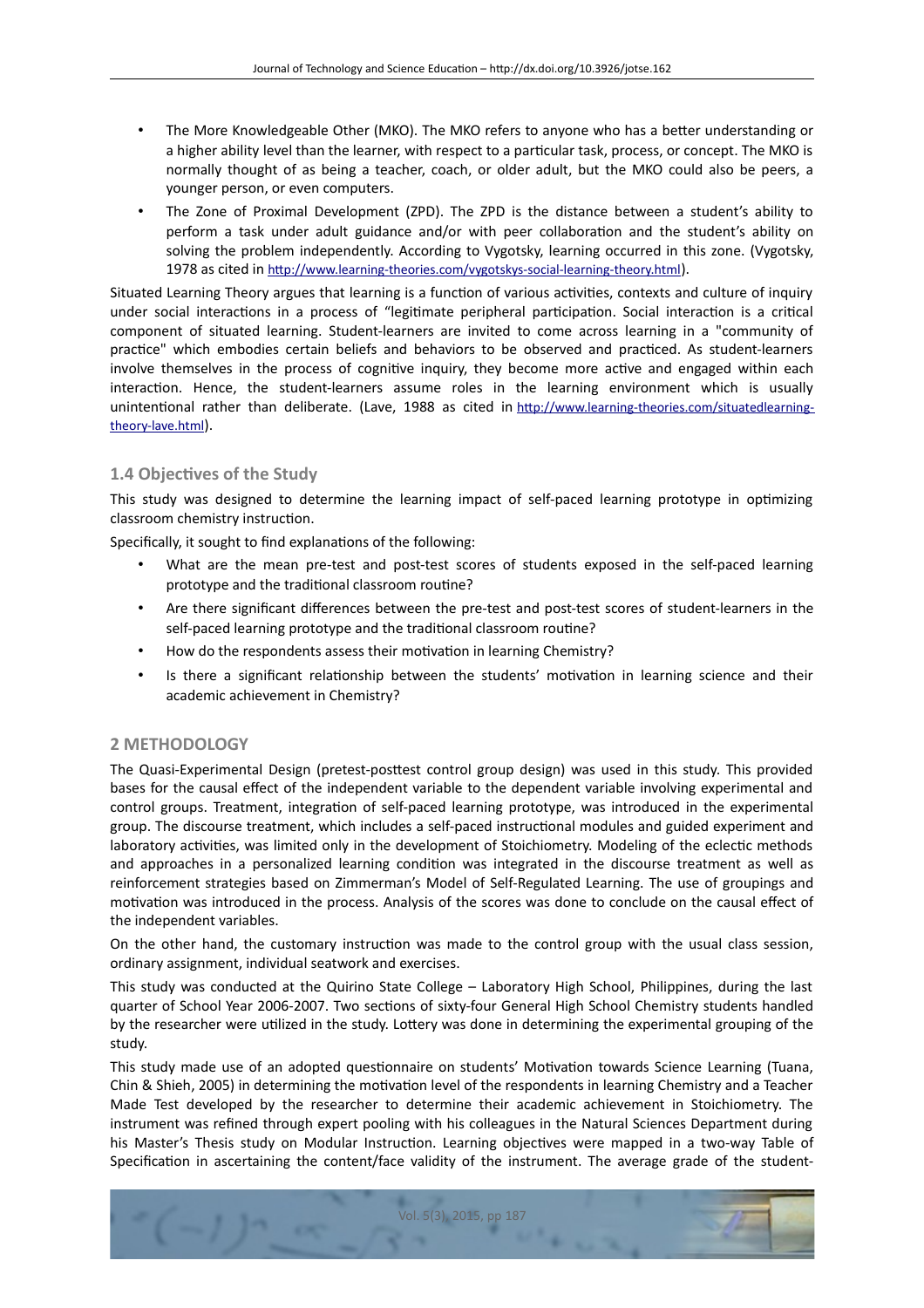learners in Chemistry (First, Second and Third Grading) was used as the basis in determining their learning ability in Chemistry.

The mean, percentage, independent t-test, ANCOVA, and Pearson-r correlation were used in the treatment of the data gathered to conclude on the stated research problems.

|           | <b>Respondents</b> | N  | Mean  | Std.<br><b>Deviation</b> |          | df     | Sig. (2-<br>tailed) | Mean<br><b>Difference</b> | Result/<br><b>Decision</b> |
|-----------|--------------------|----|-------|--------------------------|----------|--------|---------------------|---------------------------|----------------------------|
| Pre-test  | Experimental       | 31 | 16.32 | 4.578                    | $-0.923$ | 60.436 | 0.359               | $-1.011$                  | Insignificant              |
|           | Control            | 33 | 17.33 | 4.151                    |          |        |                     |                           | <sup>/</sup> Accept Ho     |
| Post-test | Experimental       | 31 | 23.52 | 4.373                    | 4.688    | 62     | $0.000*$            | 4.789                     | Significant/               |
|           | Control            | 33 | 18.73 | 3.794                    |          |        |                     |                           | Reject Ho                  |

### **3 RESULTS AND DISCUSSION**

*Table 1. Test of Diference on the Pre-test and Post-test Mean Scores of the Respondents* 

Presented in the foregoing table are the pre-test and post-test results of the 2 groups of respondents. Using independent t-test, it was found out that there is a comparable academic readiness of the learner-respondents at the start of the experimentaton: t-value of -0.923, and p-value of 0.359, at 0.05 level of signifcance. It can be noted that the experimental group even scored lower than their counterparts: mean diference of -1.011. This means that the control group manifested greater knowledge and understanding on the concepts to be mastered in the modular coverage. However, post-test results show a signifcant diference on their performance afer the treatment procedures as indicated by their incomparable group mean scores: t-value of 4.688 and a p-value of <0.001 at 0.05 level of signifcance. It can be construed then that the experimental group performed better than their counterparts in the control group as shown by their group mean scores: 23.52 versus 18.73. These results lead to the rejection of the null hypothesis of no significant difference on the academic performance of the students afer the treatment procedures were incorporated in the classroom processes.

The foregoing results could be atributed to the tenets of Social Development Theory (Vygotsky, 1978). It was posited that the social interactons made by a student-learner precede development, consciousness and cogniton. Hypothesizing that cogniton and development is the end product of socializaton and social behaviors, the theory posits the following tenets:

- Social interaction plays a fundamental role in the process of cognitive development. Vygotsky felt social learning precedes development. He states: "Every function in the child's cultural development appears twice: first, on the social level, and later, on the individual level; first, between people (interpsychological) and then inside the child (intrapsychological)";
- The More Knowledgeable Other (MKO). The MKO refers to anyone who has a beter understanding or a higher ability level than the learner, with respect to a particular task, process, or concept. The MKO is normally thought of as being a teacher, coach, or older adult, but the MKO could also be peers, a younger person, or even computers.
- The Zone of Proximal Development (ZPD). The ZPD is the distance between a student's ability to perform a task under adult guidance and/or with peer collaboration and the student's ability on solving the problem independently. According to Vygotsky, learning occurred in this zone. (Vygotsky, 1978 as cited in [htp://www.learning-theories.com/vygotskys-social-learning-theory.html](http://www.learning-theories.com/vygotskys-social-learning-theory.html))[\).](http://www.learning-theories.com/vygotskys-social-learning-theory.html))

The results of the study indicate that students who were exposed to the treatment mechanism obtained a signifcantly higher mean post-test score on their academic achievement than the students who were exposed to the customary teaching models and techniques. This result is supported by the theoretical explanations of Kumar et al. (2005), Montague (2008) and Newman (2002) in elucidatng that the students in the collaboratve learning group posted better scores on the critical thinking test than students who studied individually.

Apropos of, cogniton is believed to reshape the learning environment of the student-learner by transforming the individual's learning schema through imitation, modeling and feedback consists of environmental, individual and other social stimulus. Learning in this condition is based on collaborative social interaction and social

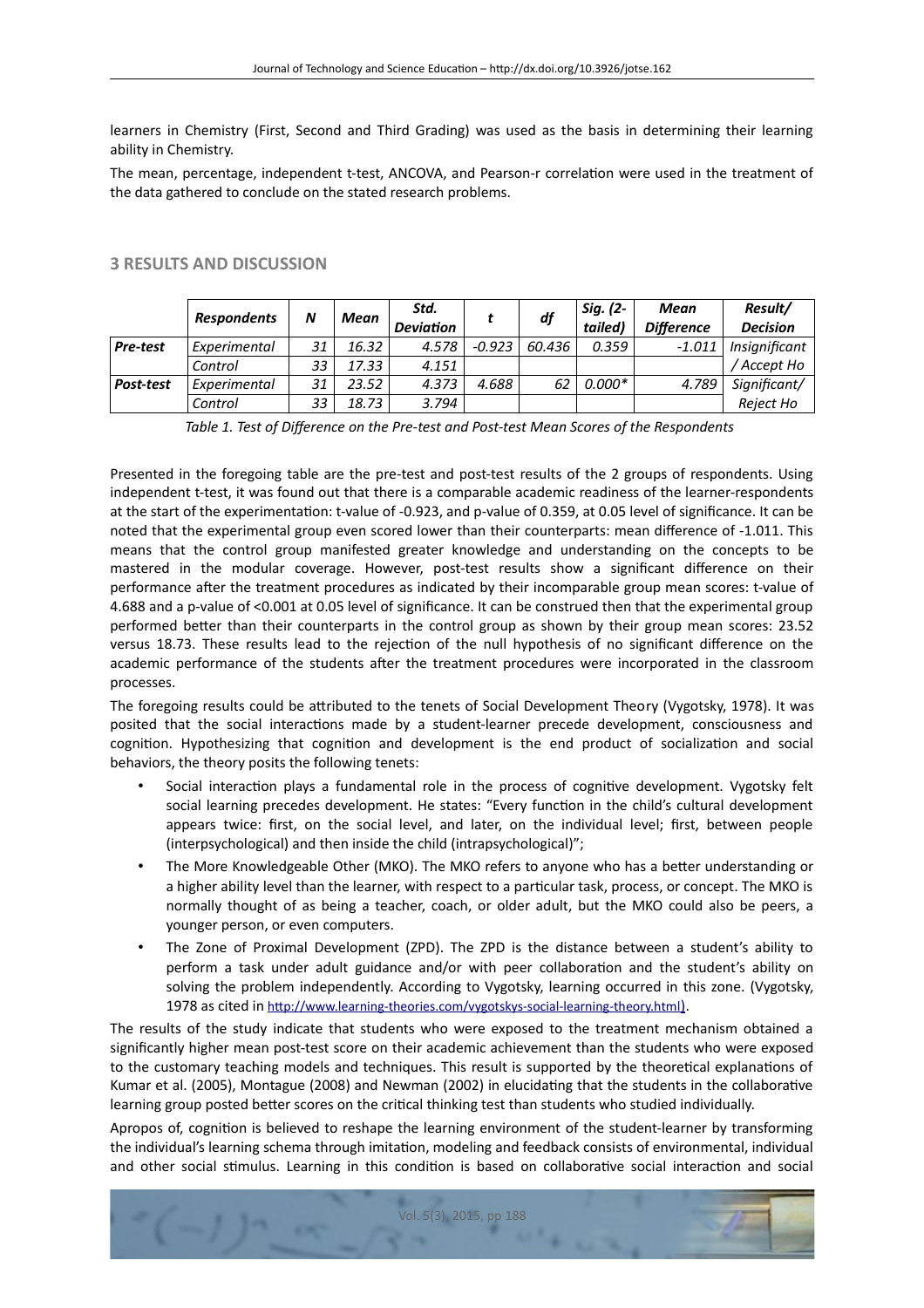construction of knowledge by enabling the students to acquire and develop cognition as they get involved in a community of practice in a "legitimate peripheral participation" (Anderson, 2006).

Hence, the teacher plays an important role as the teacher's feedback and interaction is still essential to facilitate learning since students are vulnerable to generate signifcant ideas. Thus, teachers must be fexible enough in the switch response categories in the analysis of problem, propositon, statement, among others (Anderson, 2006; Dick et al, 2014; Anderson et al., 2015).

| <b>Source</b>                | Type III Sum of Squares $\vert$ df $\vert$ Mean Square |        | Sig. | <b>Result/Decision</b>                             |
|------------------------------|--------------------------------------------------------|--------|------|----------------------------------------------------|
| <b>Corrected Model</b>       | $1016.235^a$                                           |        |      | 254.059   38.972   0.000*   Significant/ Reject Ho |
| <b>Experimental Grouping</b> | 360.474                                                |        |      | 360.474   55.295   0.000*   Significant/ Reject Ho |
| <b>Learning Ability</b>      | 32.712                                                 | 32.712 |      | 5.018   0.029*   Significant/ Reject Ho            |

*a. R Squared = 0.725 (Adjusted R Squared = 0.707)*

*Table 2. The Two-way Analysis of Covariance on the Tests Conducted*

Presented in Table 2 is the two-way analysis of covariance of the tests conducted between the two groups of the study. It presents the causal efect of the teaching model to the academic performance of the students when grouped according to their experimental grouping and the interaction of the experimental grouping with the respondents learning abilities.

It was found out that the impact of the model of optimizing the instruction is moderately average considering that the coefficient of determination indicated by the adjusted R-squared is 0.725: F-value of 38.972 and a pvalue of <0.001 at 0.05 level of signifcance. This means that the model of teaching account for 70.7 % of the variability in the academic achievement of the students. It is construed then that there are other important variables or factors such as student ability and other classroom techniques which may explain beter the diference in the academic achievement of the groups of students in both the experimental and control groups.

It also presents the effect of the reconstructed classroom instruction when the respondents are grouped according to their experimental grouping and learning abilites: F-values of 55.295 and 5.018, and p-values of <0.001 and 0.029 at 0.05 level of signifcance. These results lead to the rejecton of the null hypothesis of no signifcant efect of the self-paced learning prototype when used as an underpinning instructonal design on the academic performance of the student-learners in Stoichiometry. This means that the students under the experimental group who experienced the self-learning prototype performed beter in the subject afer the method was introduced in their learning experiences and became a potent mechanism in their learningroutne.

Table 2 likewise presents the interaction between the students' motivation in learning science and the method (self-paced learning prototype). It further presents the impact of the treatment conditons to the academic performance of the students across the learning abilites of the students in the two groups as shown in Figure 2.

Figure 2 presents the relatonship of the estmated marginal means of the post-test result and the learning abilites of the students, categorized as low and high. The result of the post-test mean score is evaluated with the pre-test covariate value of 16.84. It presents that the high ability groups of the experimental and control groups had incomparable results while a comparable result is observed on the academic performance of the student-learners in the low ability group. This result confirms the perception of the student-respondents towards their motivations on self-efficacy, performance goal, achievement goal and learning environment stimulation as the experimental group had a better motivation and self-esteem towards learning. Motivation takes the exploration drive among the students to be successful as they can in any classroom routine.

These results confrm the fndings of Chen (2002), Lee (2003) and Bautsta (2005) when they concluded that self-paced learning strategies direct a better academic achievement among student-learners. They further concluded that it develops a beter internal drive among the student-learners as it harnesses over perceptual processes as they interact with their colleagues and teachers in their learning tasks. Butler (2002) elucidated that the motivation component used in this learning prototype includes both self-efficacy (degree to which one is confdent that one can perform a task or accomplish a goal) and epistemological beliefs (beliefs about the origin and nature of knowledge).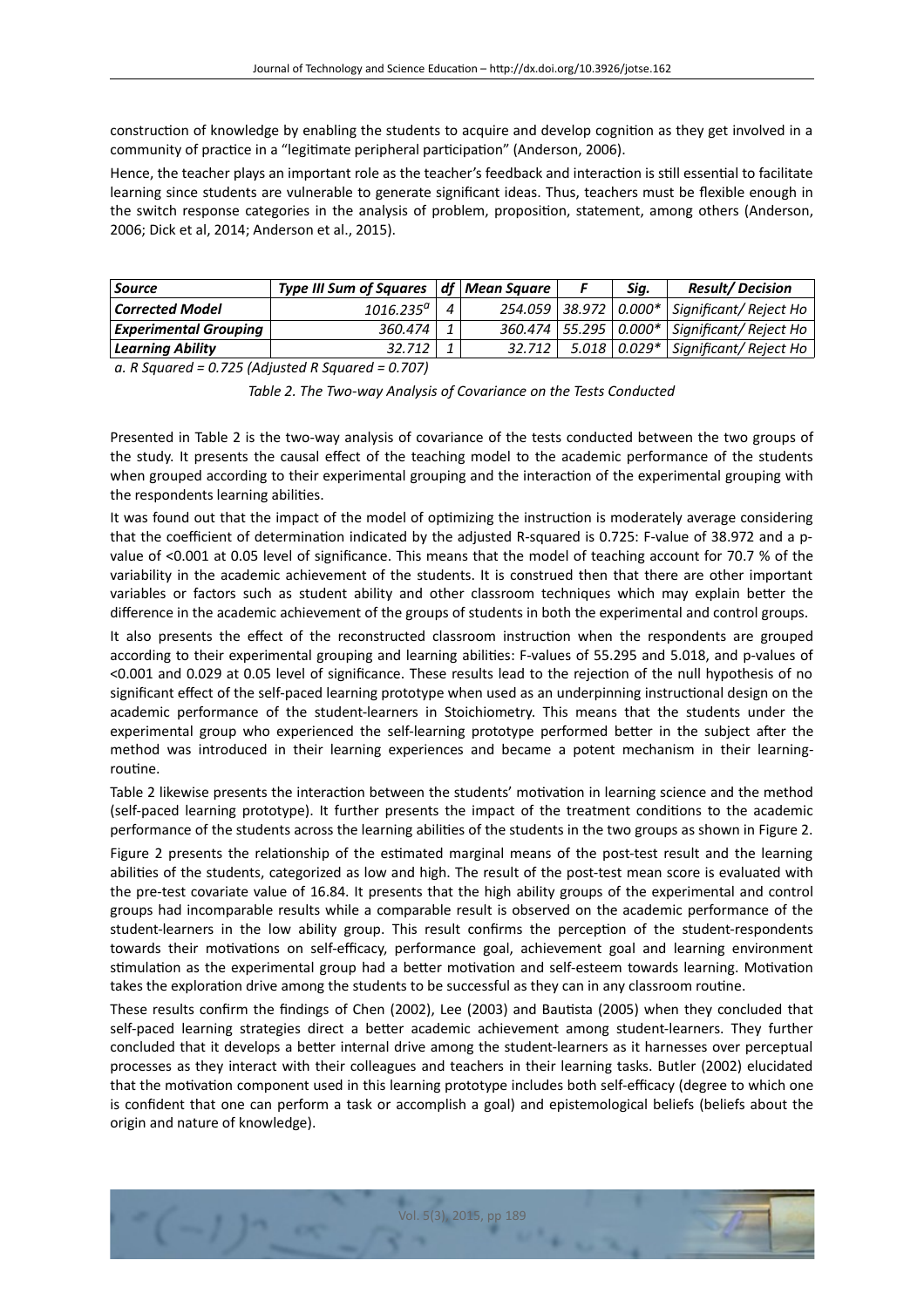**Estimated Marginal Means of post** 



Covariates appearing in the model are evaluated at the following values: pre = 16.84 *Figure 2. Estmated marginal mean of the post-test scores*

Various proponents of collaborative instruction and constructivism claim that the active exchange of ideas within small groups not only increases interest among the members of the group but also promotes critcal thinking and academic achievement. As cited by Petlos (2003), there is a convincing evidence that cooperatve teams achieve higher levels of thought and retain information longer than students who work only as individuals. The shared learning during small-group discussion gives students an opportunity to engage in discussion, take responsibility for their own learning, and thus become critcal thinkers (Newman, 2002; Bautsta, 2005). Small-group discussion also engenders further thinking since students are engaged in actvity, reflection, and conversation where the learners become responsible for defending, proving, justifying, and communicating their ideas to the other members of the group (Bautista, 2012).

| <b>Indicators</b> |                                         | <b>Respondents</b>  |                | Composite   |                                   |  |  |
|-------------------|-----------------------------------------|---------------------|----------------|-------------|-----------------------------------|--|--|
|                   |                                         | <b>Experimental</b> | <b>Control</b> | <b>Mean</b> | <b>Descriptive Interpretation</b> |  |  |
|                   | Self-efficacy                           | 4.40                | 3.30           | 3.85        | True of Me                        |  |  |
| $\mathbf{2}$      | <b>Active learning Strategy</b>         | 4.50                | 4.20           | 4.35        | True of Me                        |  |  |
|                   | 3 Science Learning Value                | 4.30                | 4.90           | 4.60        | Very True of Me                   |  |  |
| 4                 | <b>Performance Goal</b>                 | 5.00                | 4.30           | 4.65        | Very True of Me                   |  |  |
|                   | <b>Achievement Goal</b>                 | 4.90                | 4.20           | 4.55        | Very True of Me                   |  |  |
| 6                 | <b>Learning Environment Stimulation</b> | 5.00                | 4.10           | 4.55        | Very True of Me                   |  |  |
| <b>Average</b>    |                                         | 4.68                | 4.17           | 4.43        | True of Me                        |  |  |

*Table 3. The Students' Motvaton in Learning Science (Chemistry)*

Table 3 presents the students' motivation in learning science particularly in Chemistry. It presents that the respondents totally agree that they manifest a positive motivation in learning the subject as indicated by their composite mean score to the indicators set forth in this study: 3.85, 4.35, 4.60, 4.65, 4.55 and 4.55 for selfefficacy, active learning strategy, science learning value, performance goal, achievement goal and learning environment stmulaton, respectvely. This gives a general mean of 4.43 and interpreted as true of me. It could be inferred that the students have a high sense of motivation in learning science particularly Chemistry. Great attention must be given to their perception on their self-efficacy and strategies for an active learning as it is observed that they behold less self-esteem as compared to the rest of the indicators. The morale of the

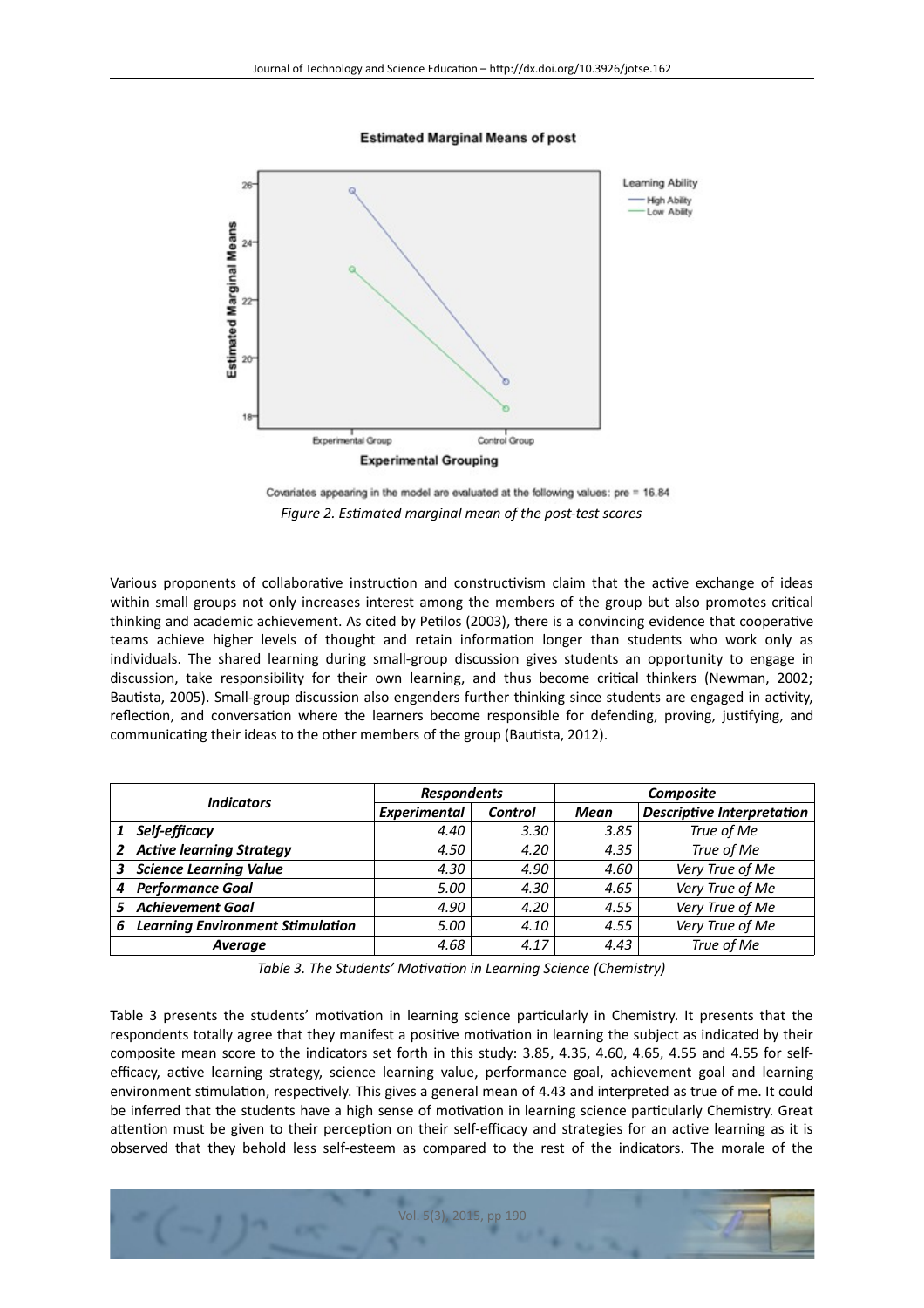student-learners must be boosted in order for them to recuperate learning challenges towards better cognition in Chemistry.

It can be construed that a constructive learning environment is a potent factor in any educative process. Learners tend to be active and responsive to the dynamism of the classroom routine if they take part in the process. This confrms the conclusions of the studies of Chen (2002), Lee (2003) and Bautsta (2005). These cognitions make them realize their satisfaction to activities by making them part of the learning process in personalizing the classroom routnes through self-paced instructons. They concluded that students learn best when students are involved in the discussion and other challenging classroom cognition (Petilos, 2003; Anderson, 2006).

|                          |                            | <b>Students' Motivation in Learning Science</b> |            |            |            |            |            |
|--------------------------|----------------------------|-------------------------------------------------|------------|------------|------------|------------|------------|
|                          |                            | SE                                              | ALS        | <b>SLV</b> | РG         | ΑG         | LES        |
|                          | <b>Pearson Correlation</b> | $0.601***$                                      | $0.426***$ | $-0.102$   | $0.412***$ | $0.518$ ** | $0.442$ ** |
| <b>Post-Test Results</b> | Sig. (2-tailed)            | 0.000                                           | 0.000      | 0.425      | 0.001      | 0.000      | 0.000      |
|                          | N                          | 64                                              | 64         | 64         | 64         | 64         | 64         |

*\*\*Correlaton is signifcant at the 0.01 level (2-tailed)*

*Legend: SE – Self-efcacy; ALS – Actve learning Strategy; SLV – Science learning value; PG – Performance goal; AG – Achievement goal, and LES – Learning environment stmulaton*

#### *Table 4. The Relatonship of the Students' Motvaton in Learning Science to their Academic Performance*

Table 4 presents the relationship of the students' motivation in learning Science and their academic performance in the subject. As can be gleaned in the table, a significant result is observed on self-efficacy, active learning strategy, performance goal, achievement goal and learning environment stimulation: r-values of 0.601, 0.426, 0.412, 0.518 and 0.442, and p-values of <.001, at 0.01 level of signifcance. This means that the greater the drive and control that the students carry in their learning tasks, the greater is their leap towards their academic performances. Hence, the null hypothesis of no signifcant relatonship between the students' motivation in learning science and their academic performance in the subject is hereby rejected.

However, careful attention must be given to the realization of a sound science learning values as it posts an insignificant result: r-value of -0.102 and p-value of 0.425. Remediation, together with classroom interactions, must promote the development of science values needed to do tasks in the development of the cognitve and metacognitve knowledge in science partcularly in Chemistry. The atainment of cognitve and metacognitve knowledge must be developed and harmonized with the necessary science values for them to appreciate science concepts and explorations. This appreciation will eventually reshape their drive to do higher learning tasks in the subject.

### **4 CONCLUSION**

Based on the fndings of the study, the following are concluded:

- students exposed to the self-paced learning prototype performed beter in the subject as indicated by their post-test results;
- great impact of the self-paced learning prototype was observed among high ability students; however, marginal impact was observed among low ability students;
- the learner–respondents manifest a positive motivation in learning the subject;
- students' motivation in learning science like self-efficacy, active learning strategy, science learning value, performance goal, achievement goal, and learning environment stimulation are highly related to their post-test performances.

In general, it is concluded that self-pace learning prototype optmizes students' performances and a potent tool in optimizing classroom instruction.

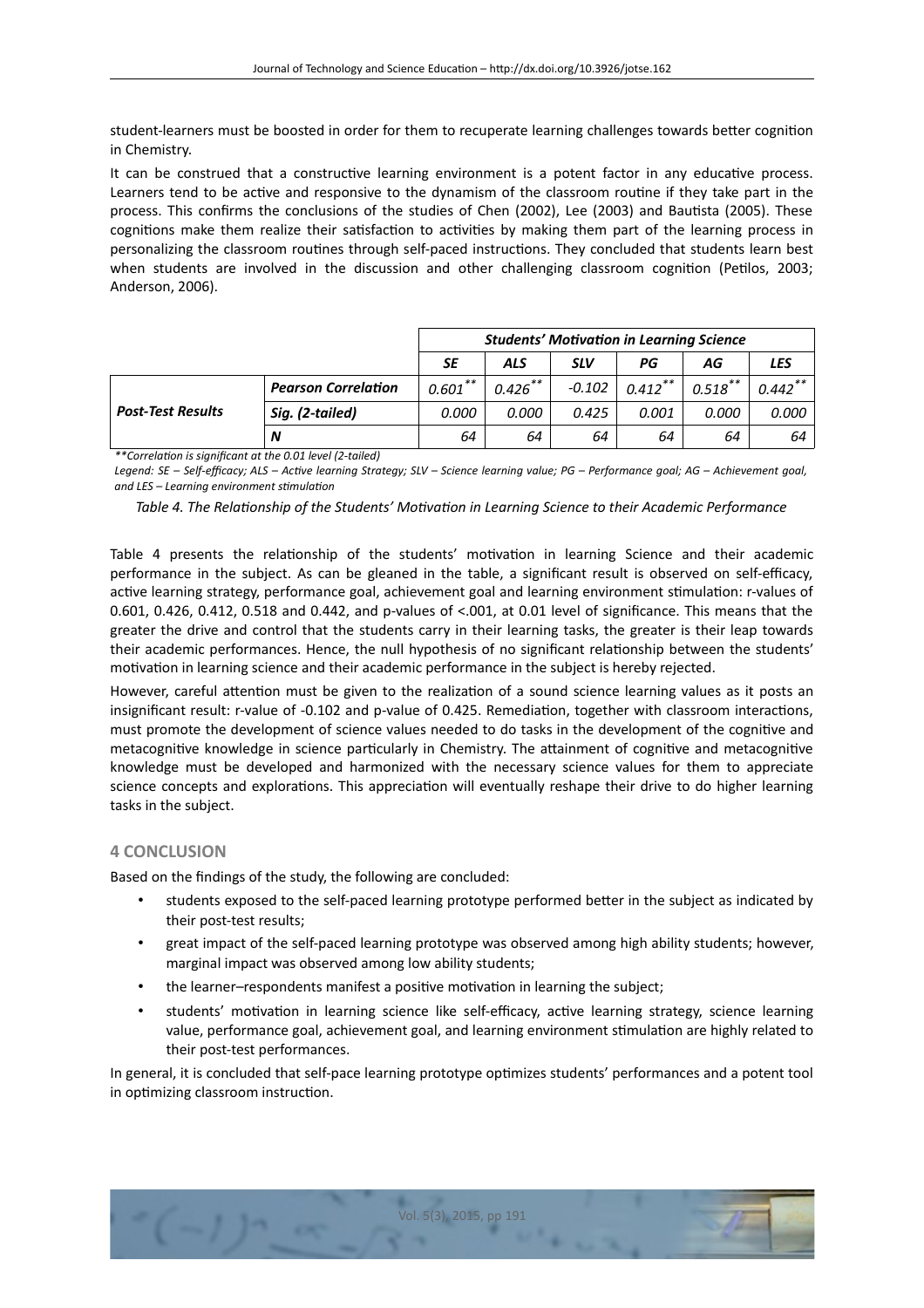#### **REFERENCES**

Anderson, D. (2006). *A Reciprocal determinism: Analysis of the Relatonship between Naturalistc Media Usage and the Development of Creatve-Thinking Skills among College Students*. A Dissertaton.

Anderson, T., Upton, L., Dron, J., & Malone, J. (2015). Social Interacton in Self-paced Distance Educaton. *Open praxis*, 7 (1), 7-23. [htp://dx.doi.org/10.5944/openpraxis.7.1.164](http://dx.doi.org/10.5944/openpraxis.7.1.164)

Bandura, A. (1986). *Social Foundatons of Thought and Acton: A Social Cognitve Theory*. New Jersey: Prentce Hall.

Bautsta, R. (2005). *Development of a Module as an Instructonal Material in Teaching General Chemistry*. Unpublished Master's Thesis.

Bautista, R. (2012). The Effects of Personalized Instruction on the Academic Achievement of Students in Physics. *Internatonal Journal of Arts and Sciences*, 5(5), 573-583.

Butler, D. (2002). Individualizing Instruction in Self-regulated Learning. *Theory into Practice*, 41(2), 81-92. [htp://dx.doi.org/10.1207/s15430421tp4102\\_4](http://dx.doi.org/10.1207/s15430421tip4102_4)

Chen, C.S. (2002). Self-Regulated Learning Strategies and Achievement in an Introduction to Information Systems Course. *Informaton Technology, Learning, and Performance Journal*, 20(1), 11-23.

Dick, W., Carey, L., & Carey, J. (2014). *The Systematc Design of Instructon* (8th editon). Pearson Publishing.

Fine, A.B., Jaeger, T.F., Farmer, T.A., & Qian, T. (2013). Rapid expectation adaptation during syntactic comprehension. *PLoS ONE*, 8, e77661. [htp://dx.doi.org/10.1371/journal.pone.0077661](http://dx.doi.org/10.1371/journal.pone.0077661)

Kumar, M. et al (2005). *Self-paced Learning for Latent Variable Models* (pp. 1-9). Stanford University. [htp://web.stanford.edu/~bpacker/selfpaced-learning.html](http://web.stanford.edu/~bpacker/selfpaced-learning.html)

Lave, J. (1988). *Cognition in Practice: Mind, mathematics, and culture in everyday life*. Cambridge, UK: Cambridge University Press. [htp://dx.doi.org/10.1017/CBO9780511609268](http://dx.doi.org/10.1017/CBO9780511609268)

Lee, J.-K. (2003). The Efects of Self-Regulated Learning Strategies and System Satsfacton regarding Learner's Performance in e-learning Environment. *Journal of Instructonal Pedagogies*, 11(3), 30-45.

Montague, M. (2008). Self-regulatons Strategies to Improve Mathematcal Problem Solving for Students with Learning Disabilites. *SAGE Journals*, 31(1), 37-44.

Newman, R.S. (2002). How Self-Regulated Learners Cope with Academic Difficulty: The Role of Adaptive Help Seeking. *Theory into Practice*, 41(2), 132-138. http://dx.doi.org/10.1207/s15430421tip4102\_10

Petlos, G. (2003). *Constructvist Model in Teaching Problem Solving*. Unpublished Dissertaton.

Tuana, H.L., Chin, C.C., & Shieh, S.H. (2005). The Development of a Questonnaire to Measure Students' Motvaton towards Science Learning. *Internatonal Journal of Science Educaton*, 27(6), 639-654. [htp://dx.doi.org/10.1080/0950069042000323737](http://dx.doi.org/10.1080/0950069042000323737)

Vygotsky, L.S. (1978). *Mind and society: The development of higher mental processes*. Cambridge, MA: Harvard University Press.

Wolters, C.A. et al. (2003). Assessing Academic Self-regulated Learning. Child Trends. Paper prepared for the *Conference on Indicators of Positve Development: Defnitons, Measures, and Prospectve Validity*. Sponsored by Child Trends, National Institutes of Health.

Zimmerman, B.J. (1999). Self-Regulated Learning and Academic Achievement: An Overview. *Educatonal Psychologist*, 25(1), 3-17. [htp://dx.doi.org/10.1207/s15326985ep2501\\_2](http://dx.doi.org/10.1207/s15326985ep2501_2)

**Citaton:** Bautsta, R.G. (2015). Optmizing classroom instructon through self-paced learning prototype. Journal of Technology and Science Education (JOTSE), 5(3), 184-193. http://dx.doi.org/10.3926/jotse.162

On-line ISSN: 2013-6374 – Print ISSN: 2014-5349 – DL: B-2000-2012